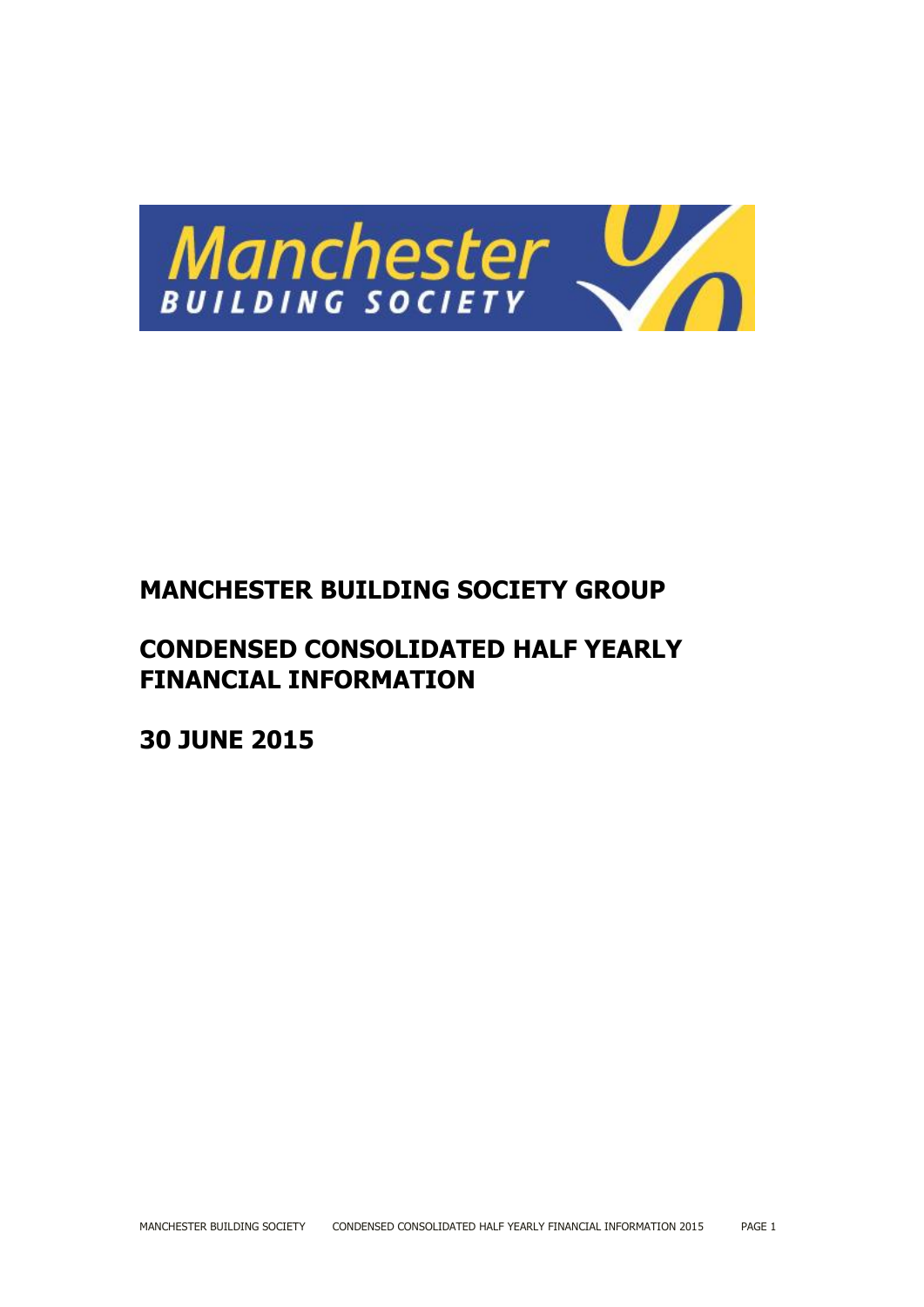# **CONTENTS**

- **DIRECTORS' REPORT**
- **STATEMENT OF DIRECTORS' RESPONSIBILITIES**
- **CONDENSED CONSOLIDATED STATEMENTS OF COMPREHENSIVE INCOME**
- **CONDENSED CONSOLIDATED STATEMENTS OF CHANGES IN EQUITY**
- **CONDENSED CONSOLIDATED STATEMENTS OF FINANCIAL POSITION**
- **CONDENSED CONSOLIDATED STATEMENTS OF CASH FLOWS**
- **NOTES TO THE CONDENSED CONSOLIDATED FINANCIAL STATEMENTS**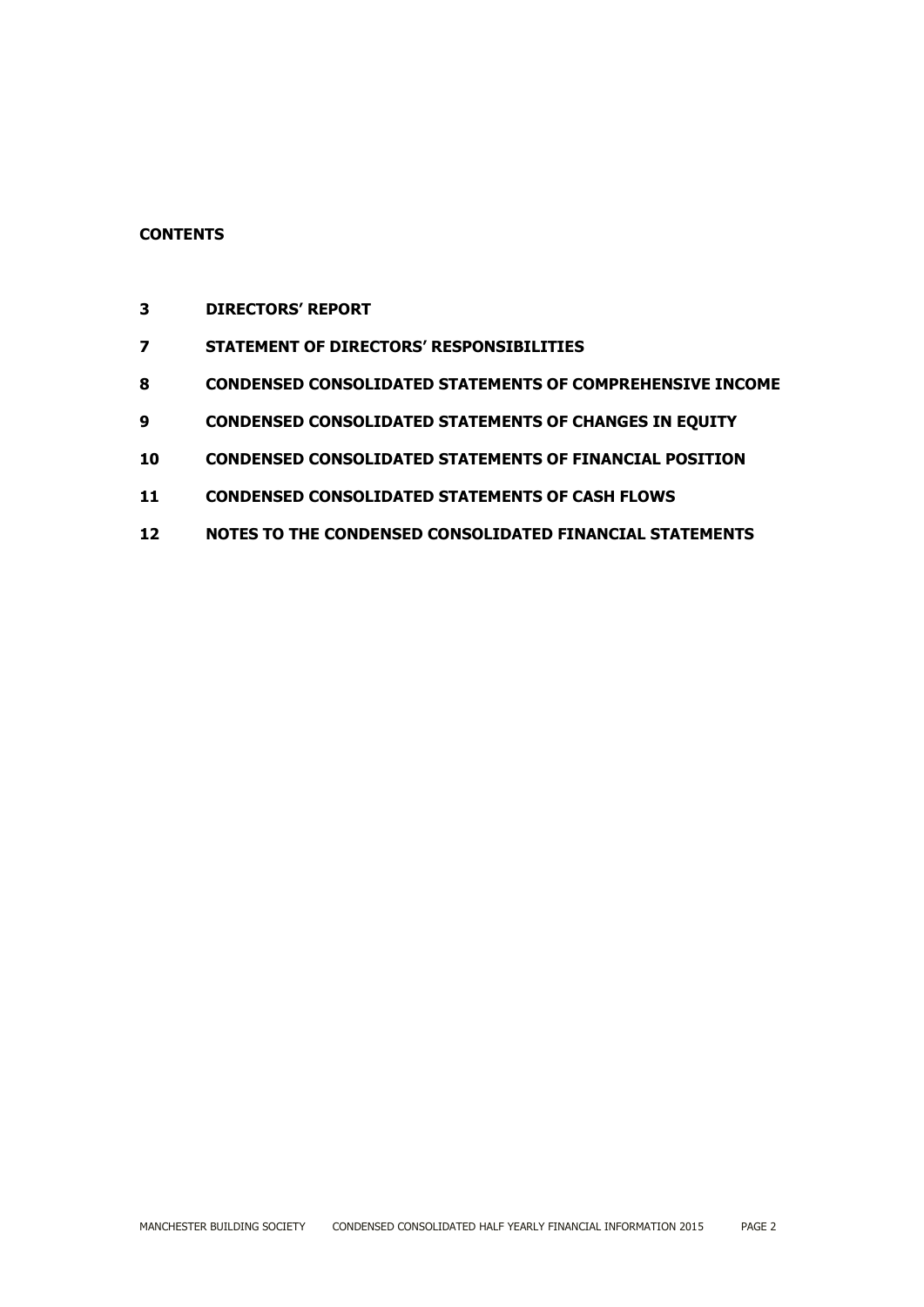#### **DIRECTORS' REPORT**

#### **Introduction**

The Directors are pleased to present the Condensed Consolidated Half Yearly Financial Information for the six months ended 30 June 2015.

#### **Strategic summary**

The Group consists of the Society and its two wholly owned subsidiaries: MBS (Mortgages) Limited and MBS (Property) Limited; further, under the terms of IFRS 10 Consolidated Financial Statements the Group includes the consolidated positions of NMB Mortgage Acquisition Company Limited (in administration) and Consumer Loans Company Limited (in administration), where the Group exerts control notwithstanding that it holds no shares in either entity.

The Society is owned by its members. The means by which its value is preserved is by providing products that meet the financial needs of both existing and potential members. Offering a safe home for individual and business deposits and making mortgage funding available on a cautious, controlled and appropriately remunerated basis allows for a suitable net interest margin to be reported, which in turn funds the increase in reserves. Careful management of the Group's regulatory capital allows the Society to support its mortgage book and to accommodate unforeseen mortgage losses.

The Group's strategy and results for the period are covered in detail in the sections that follow, along with the principal risks and uncertainties that the Group faces.

#### **Business review**

The Board is pleased to report a profit before tax to the members for the six months ended 30 June 2015 of £1,978k (6 months ended 30 June 2014: £1,652k). This includes a profit of £745k following the sale of its shareholding in New Life Home Finance Limited (NLHF), which completed in April 2015.

Mortgage assets have reduced by 15% since 30 June 2014 and by 8% since the end of 2014 as the Group has continued to reduce the scale of its operations in order to conserve its capital.

The Group's net interest income reduced by 11% on the comparative period from 2014 as the balance sheet has continued to reduce in size. Whilst the level of interest earned on the reducing mortgage book was lower than that of the comparative period in 2014, this was compensated for by a lower level of interest paid on retail savings products, resulting from a reduction in both the level of retail balances held and the overall rate of interest paid on these balances in line with market conditions. Retail balances at the end of June 2015 were in line with forecasts; at  $E348m$  they were  $E41m$  lower than the position reported at the end of December 2014.

There were no large or unusual charges for impairments during the period. The results for the half year include the full year's charge for the Financial Services Compensation Scheme Levy.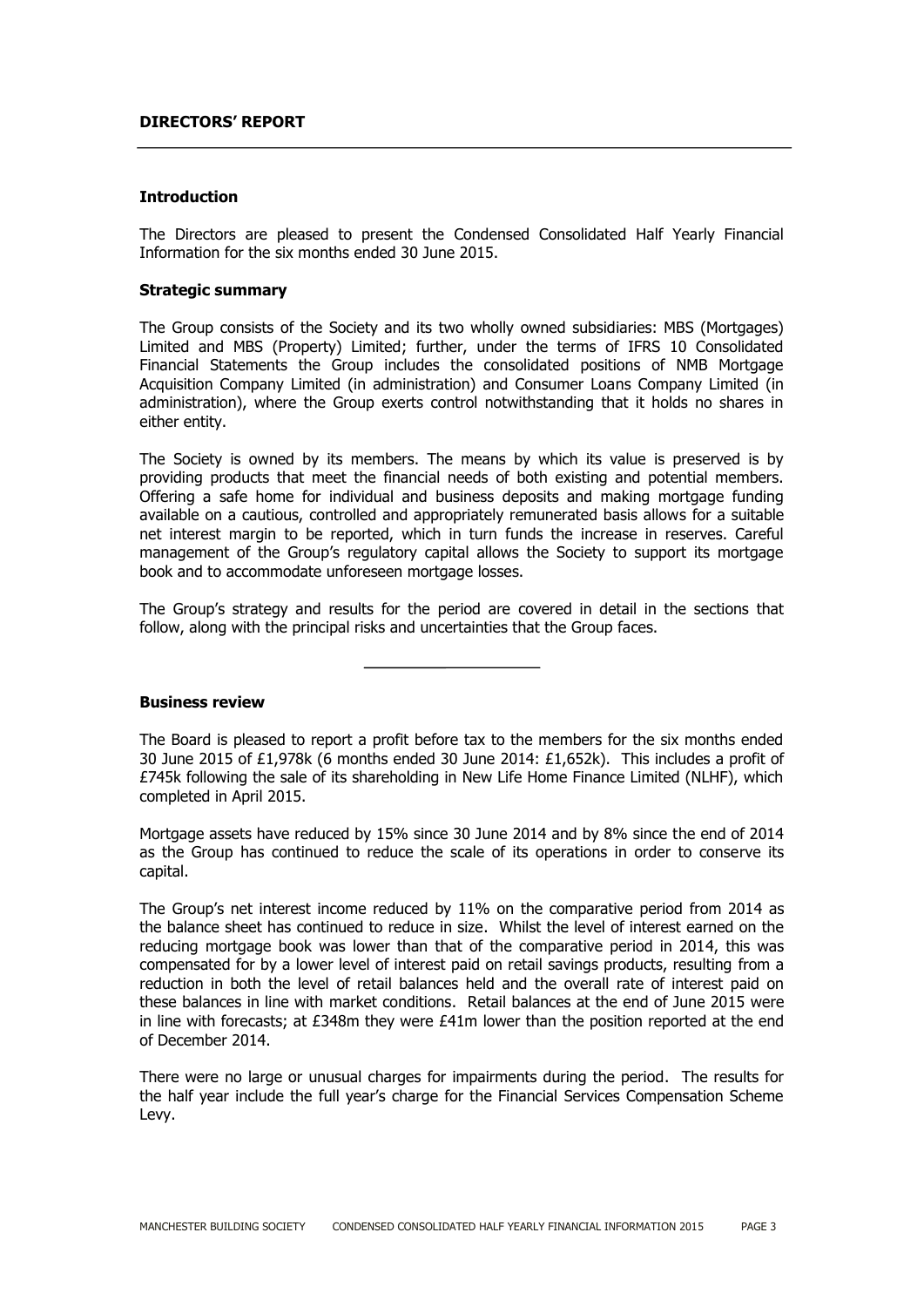The Group's administrative expenditure was  $£475k$  (16%) higher than that of the comparative period in 2014. This is primarily the result of additional legal and professional fees incurred in connection with a number of one-off projects.

The Group continues in its efforts to minimise mortgage arrears and to help borrowers in difficulties to resolve their situations, taking a consultative approach with borrowers who experience payment difficulties and applying forbearance as appropriate. At 30 June 2015 there were 16 mortgage accounts where payments were 12 or more months in arrears (31 December 2014: 14). Outstanding balances on these accounts were £6.9m (31 December 2014: £5.4m), representing 1.8% of total mortgage balances (31 December 2014: 0.3%). Total arrears at 30 June 2015 were £0.8m (31 December 2014: £0.8m). These figures represent assets where the Group holds legal title.

Robust levels of liquidity have been maintained throughout the period. The Society continues to take a cautious approach to the investment of its liquid funds, having significant balances deposited with the Bank of England and other smaller sums within instantly accessible accounts with a number of UK High Street banks.

#### **Risks and uncertainties**

Every business faces risks as part of its day-to-day operation. The Board's risk management objectives are to seek to minimise the risks that the Society faces, by articulating that it has a low appetite for risk and by deploying a range of risk management policies and procedures within an appropriate control environment in order to achieve such an outcome.

Fuller commentary regarding the Board's assessment of the risks that are faced by the Society may be found in the 2014 Annual Report and Accounts. It is the Board's view that the risks and uncertainties that the Society faces have not changed by any great extent since the publication of the 2014 Annual Report and Accounts and accordingly, this latter financial information should be read in conjunction with the Half Yearly Financial Information.

Summarised below are a number of the Group's key risks and uncertainties:

- **Credit risk:** The Group is exposed to the risk that it may not receive back in full any sum that has been borrowed (in relation to loans and advances) or any sum that it has deposited with a counterparty (in relation to liquid assets) when such amounts fall due. The Board monitors credit risk, underlying security values and the level of impairment provisions on a regular basis. In relation to loans and advances, credit risk presents as more of a consideration than in relation to the Society's liquid assets; the former involve relationships with individuals or small businesses, whilst the latter are far fewer in number, being restricted to either the Bank of England or UK High Street banks. The Board's assessment is that the credit risk that the Society faces has not altered since the publication of the 2014 Annual Report and Accounts, with the various loans and mortgage books identified for impairment consideration continuing to perform in a manner similar to that at 31 December 2014.
- **Insurance risk:** A particular clause within the contract for the Society's Lifetime mortgage assets meets the definition of an insurance contract; where a borrower dies or goes into long term care and a subsequent redemption receipt is less than the outstanding loan balance, the Society does not have any further ability to recover amounts from the borrower or their estate. In the context of lifetime mortgages, impairment assessments incorporate the insurance risk attaching to the contracts. The insurance provision is a critical accounting estimate and the underlying assumptions associated with the assessment of this risk have not altered since 31 December 2014.
- **Liquidity risk:** The Group's strategy is to maintain sufficient funds in unencumbered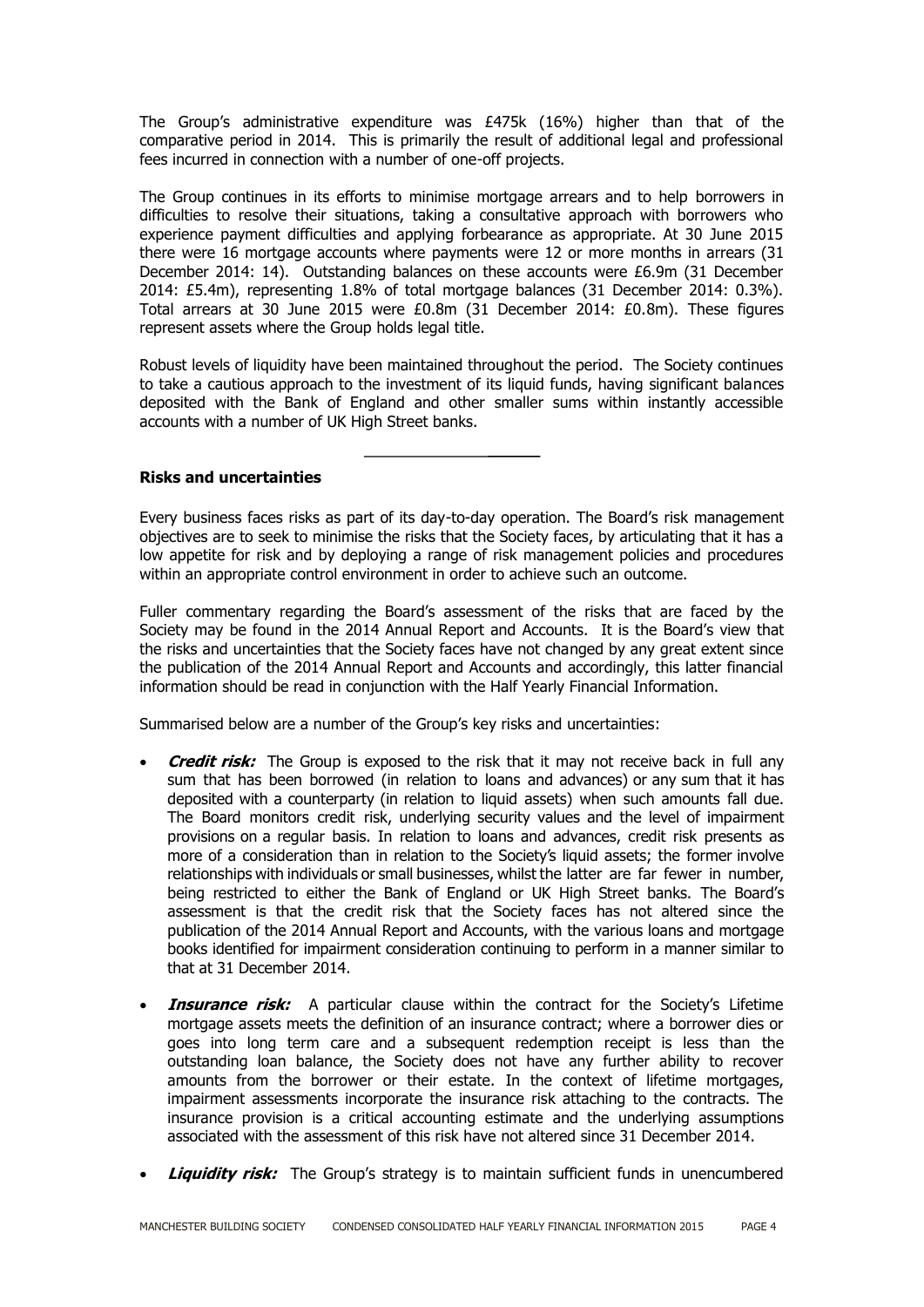liquid form at all times to ensure that its liabilities can be met as they fall due. Regular stress testing of liquidity is undertaken by separately using 20 week and 3 month time horizons. The Group operates within closely monitored Board-approved liquidity policy limits, which are reviewed on a daily basis by the Group's Finance and Treasury departments, reported to the executive directors every week and considered by the Board each month. Throughout 2014 and 2015, the Group continued to have a significant proportion of its liquid assets deposited with the Bank of England.

- **Capital risk:** The Group is required to hold sufficient capital by its regulator; regulatory capital includes retained earnings, PPDS, PIBS and subordinated debt along with elements of the Group's collectively identified provisions. The level of capital that the Group is directed to hold by its regulator is driven by the nature of the Group's assets and the regulator's assessment of its risk profile. The Board's view is that the Society's capital risk has not altered since 31 December 2014.
- **Interest rate risk:** The Group's mortgage and savings products have different interest rate types and different maturities. This means that the Group is exposed to movements in interest rates. A movement in an external interest rate (e.g. Bank of England Base Rate or LIBOR) does not always affect every mortgage and savings product that the Society holds. The Society's interest rate risk has remained unaltered since the position reported at 31 December 2014 and the Board continues in its intention not to hedge its remaining fixed rate mortgages using interest rate swaps at this time; this position continues to be monitored regularly.
- **Currency risk:** The Group faces currency movement risks on its Euro denominated mortgage balances which represent 11% of total mortgage assets as at 30 June 2015. The exchange rate risk arising on these balances is managed and mitigated by transacting exchange rate swaps. The exchange rate risk position is reported to the ALCO and Board each month.
- **Economic risk:** The Group faces the risk that its interest margin can become subjected to the pressure that is brought to bear from being an institution that is primarily funded through retail deposits. Within this market, there is great competition for attracting retail deposits at sustainable rates of interest.
- **Regulatory Risk:** As a regulated entity, the Group is exposed to risks arising from a failure to adhere to relevant regulation. In order to minimise this risk, the Group has deployed a number of risk management policies and procedures. Management, review and oversight are undertaken via the Board's various committees. The majority of the regulatory requirements that the Group faces are laid down by the PRA and the FCA. The Group monitors developments in all relevant aspects of financial service regulation and undertakes assessments of the present and future impacts of such. Appropriate actions are taken to strengthen controls and amend the Group's strategy to meet changing regulatory requirements.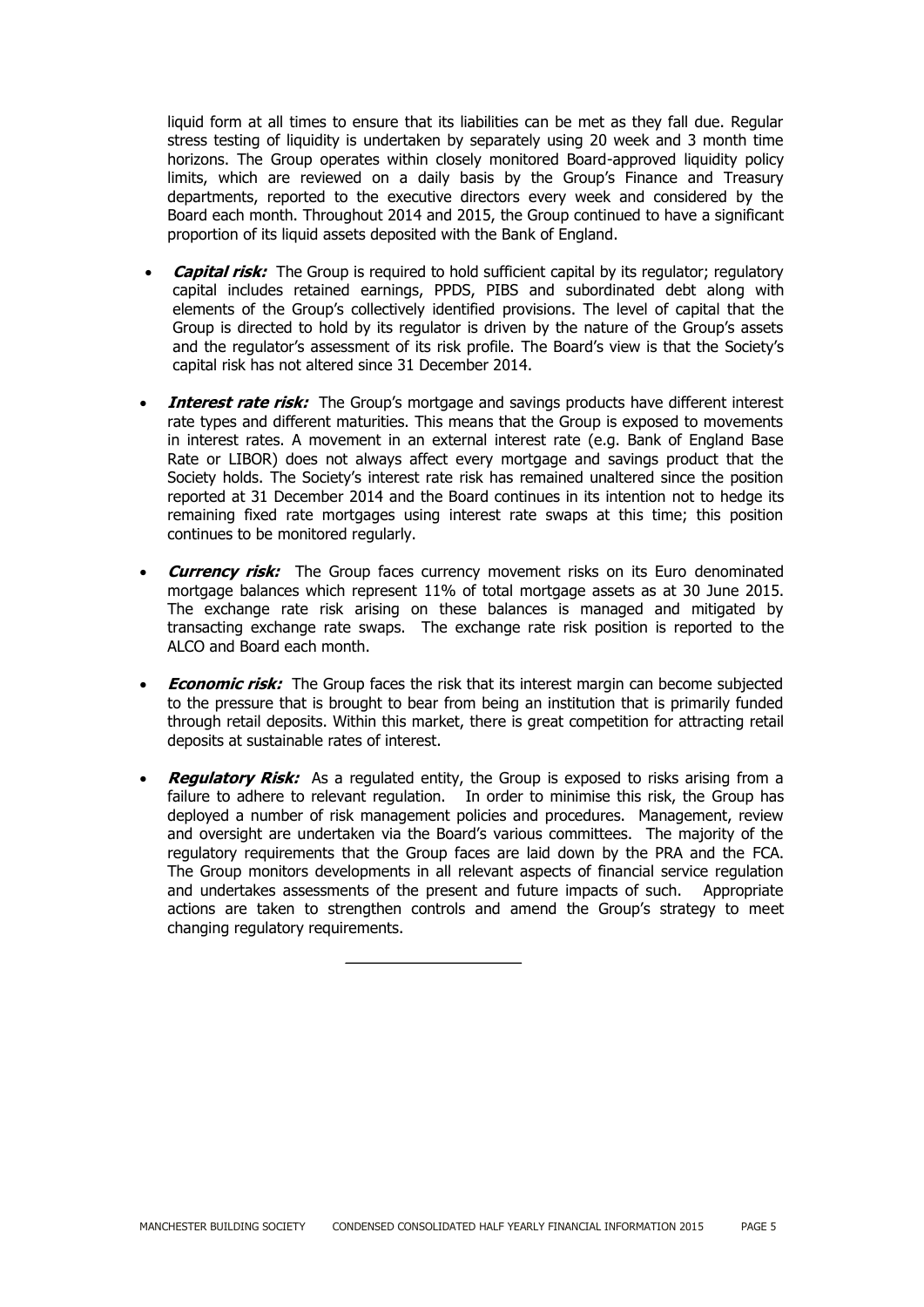#### **Other Matters**

#### **Board and staff changes**

Mr Christopher Gee, Finance Director, and Mr Joe Smith, Non-Executive Director, stepped down from the Board on 31 March 2015 and 29 April 2015 respectively. Mr Graeme Honeyborne, who held the post of Society Secretary on an interim basis, stepped down from that role on 31 March 2015. Mr Gee was appointed Society Secretary with effect from 1 April 2015.

The Board considers that the current staffing complement will support existing business levels.

#### **Going Concern**

The Directors must satisfy themselves that it is reasonable to conclude that the financial statements should be prepared on a going concern basis. The Group's business activities require it to manage carefully its liquidity and capital resources. In managing its key resources through the setting of Board policies and operating procedures, the Directors are mindful of the principal risks and uncertainties that the Group faces; these are summarised on pages 4 and 5.

As part of the going concern assessment in connection with the financial statements for the year to 31 December 2014 the Board performed scenario analysis to consider eventualities using more pessimistic business and economic assumptions than those used in its Corporate Plan forecasts. Based on the output of the Boards projections, scenario analysis and through its regular discussions with the PRA (which include dialogue relating to its regulatory capital and corporate planning forecasts), the Board concluded that it had a reasonable expectation that the Group would continue to operate on a going concern basis.

In considering the status of the Group at the time of approving the half yearly financial information the Board has revisited the analysis performed at the last year end, and the assumptions and conclusions have been reviewed for any material changes over the intervening period. The review has highlighted no material changes in the circumstances of the Group.

In consequence the Group continues to adopt the going concern basis in respect of the half yearly financial information.

#### **Forward-looking statements**

Within the half yearly information comments are made about anticipated future events, which the Board believes to be reasonable. As these statements are based on the Group's current view of the UK economy and banking market, the Board can give no assurances that the markets will develop in the way that is drafted and actual outcomes may differ to those that are anticipated.

The Group does not undertake to update any of the statements that it has made about future events prior to the reporting of the full year results.

#### **Approval of interim financial statements**

The Condensed Consolidated Half Yearly Financial Information was approved by the Board of Directors on 28 August 2015.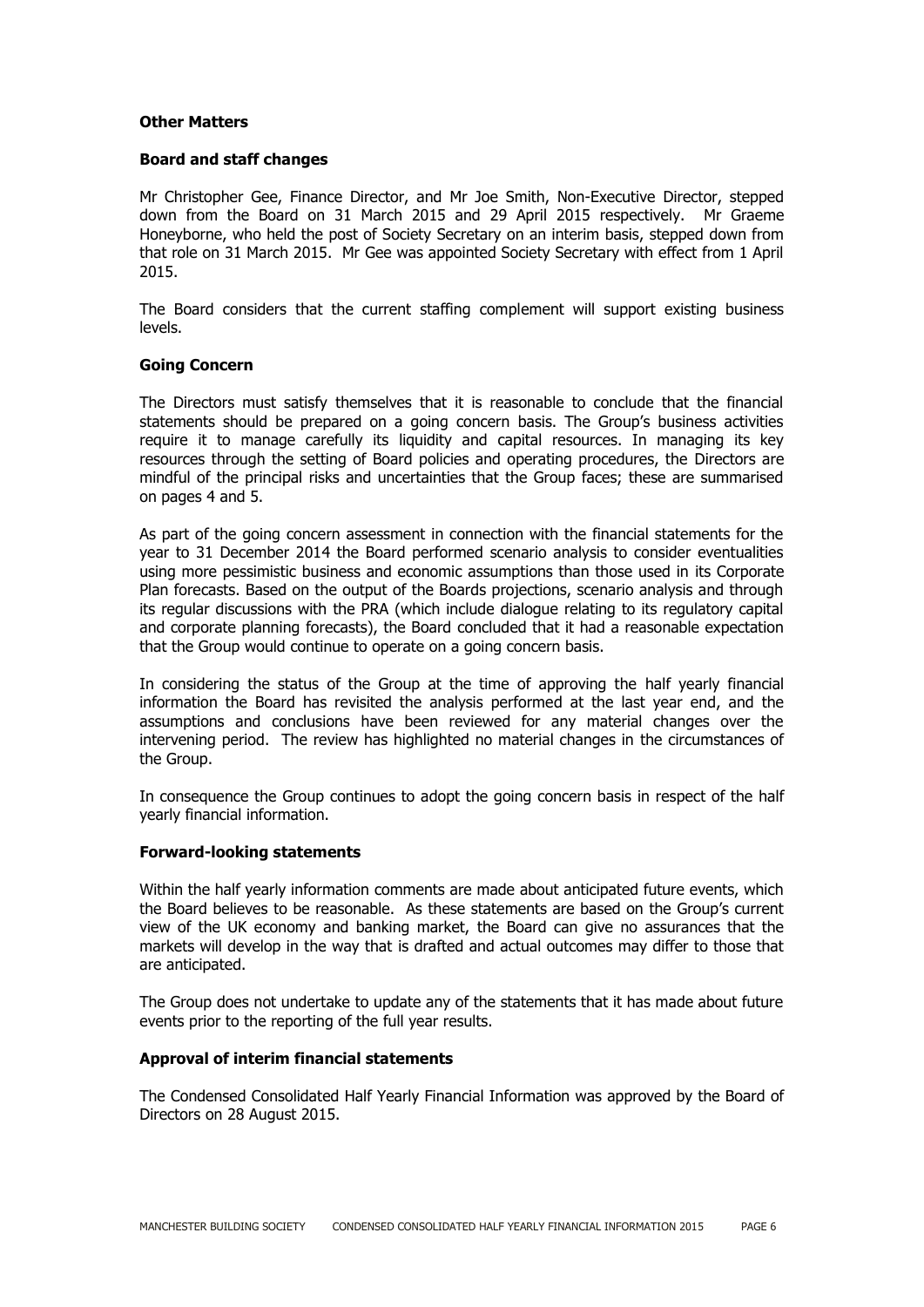#### **STATEMENT OF DIRECTORS' RESPONSIBILITIES IN RESPECT OF THE CONDENSED CONSOLIDATED HALF YEARLY FINANCIAL INFORMATION**

The directors confirm that, to the best of their knowledge:

- The condensed set of consolidated accounts has been prepared in accordance with IAS 34 *Interim Financial Reporting*, as adopted by the European Union.
- The half yearly accounts include the information required by the Financial Conduct Authority Disclosure and Transparency Rules (DTR 4.2.7 and DTR 4.2.8)

The results for the half year ended 30 June 2015 and those comparable figures for the half year ended 30 June 2014 are unaudited. The figures for the year ended 2014 are extracted from the 2014 Annual Report and Accounts, prepared in accordance with IFRS as adopted in the EU, on which the Independent Auditors gave an unqualified opinion.

The Directors are responsible for the maintenance and integrity of information on the Society's website. Copies of the 2014 Annual Report & Accounts and this Half Yearly Financial Information may be found at: www.themanchester.co.uk/Main/FinancialInformation

The Board of Directors responsible for the half yearly accounts are listed below:

| J. Allen ACIB Dip FS | Non-Executive Director     |
|----------------------|----------------------------|
| H.F. Baines LLB      | Vice Chairman              |
| I.A. Dewar FCA       | Non-Executive Director     |
| D.A. Harding JP FCMA | Chairman                   |
| P.A. Lynch           | <b>Operations Director</b> |
| F.B. Smith           | Non-Executive Director     |

Signed on behalf of the Board of Directors

D.A. Harding Chairman 28 August 2015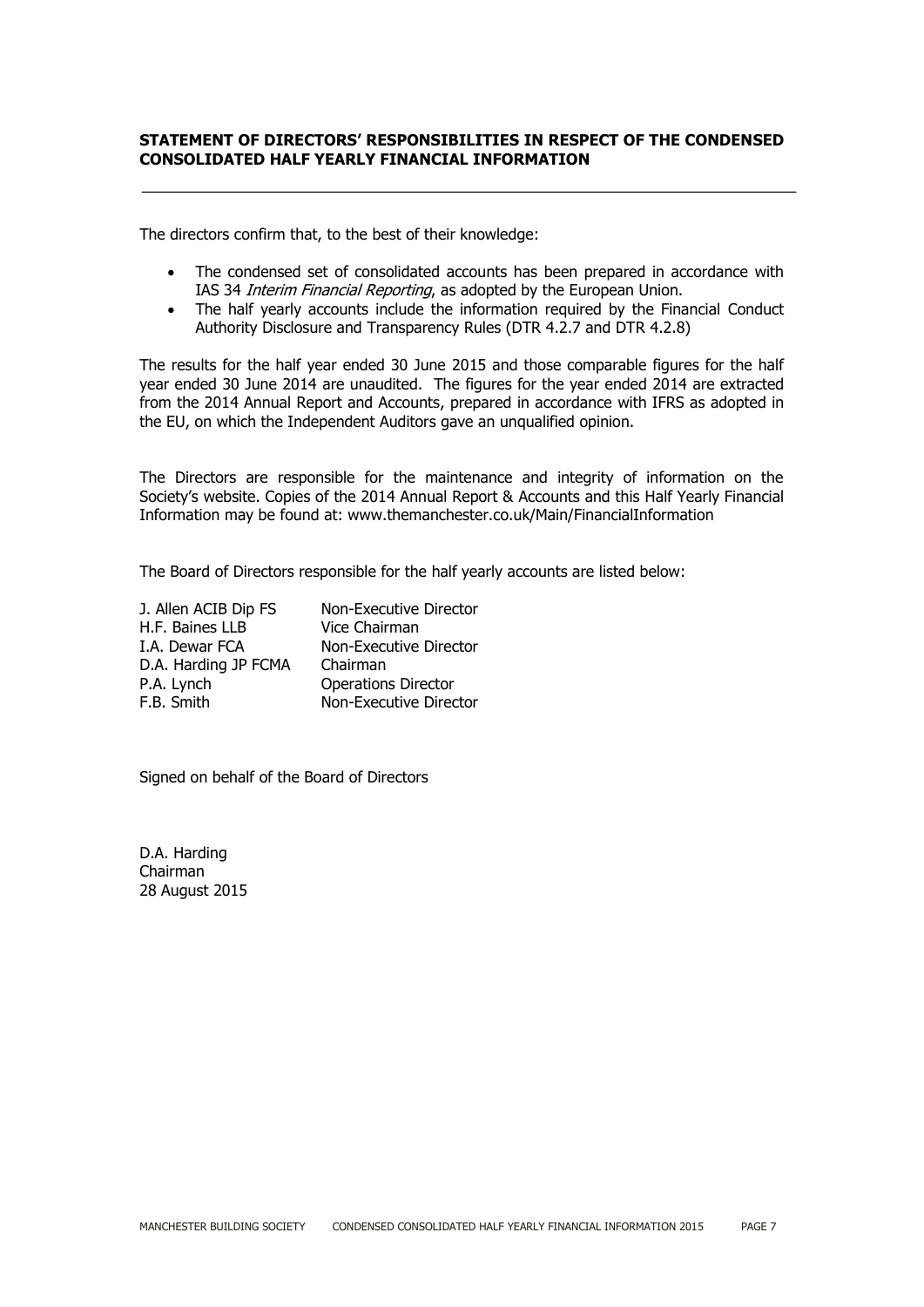#### **CONDENSED CONSOLIDATED STATEMENTS OF COMPREHENSIVE INCOME**

|                                                                                                                                                                                                                           | note           | Unaudited<br>6 months to<br>30 Jun 15<br>£000 | Unaudited<br>6 months to<br>30 Jun 14<br>£000 | Audited<br>12 months to<br>31 Dec 14<br>£000 |
|---------------------------------------------------------------------------------------------------------------------------------------------------------------------------------------------------------------------------|----------------|-----------------------------------------------|-----------------------------------------------|----------------------------------------------|
| Interest receivable and similar income<br>Interest expense and similar charges                                                                                                                                            | 1              | 7,985<br>(3,066)                              | 9,857<br>(4,331)                              | 18,609<br>(7, 973)                           |
| Net interest income<br>Other operating income<br>Other operating charges<br>Income from investments<br>(Loss)/profit from derivatives<br>Net loss on financial assets designated at<br>fair value through profit and loss | $\overline{4}$ | 4,919<br>311<br>(45)<br>745<br>(3)<br>(46)    | 5,526<br>206<br>(26)<br>(8)<br>(252)          | 10,636<br>543<br>(103)<br>9<br>(314)         |
| Total operating income<br>Administrative expenses and depreciation                                                                                                                                                        |                | 5,881<br>(3,406)                              | 5,446<br>(2,931)                              | 10,771<br>(6,072)                            |
| Operating profit before impairment and<br>provisions<br>Impairment losses                                                                                                                                                 | 1, 9           | 2,475<br>(126)                                | 2,515<br>(313)                                | 4,699<br>33                                  |
| Financial Services Compensation Scheme<br>levy                                                                                                                                                                            | 17             | (371)                                         | (550)                                         | (430)                                        |
| Profit for the period before taxation<br>Income tax credit/(expense)                                                                                                                                                      | 5              | 1,978<br>105                                  | 1,652<br>(1,031)                              | 4,302<br>150                                 |
| Profit for the period                                                                                                                                                                                                     |                | 2,083                                         | 621                                           | 4,452                                        |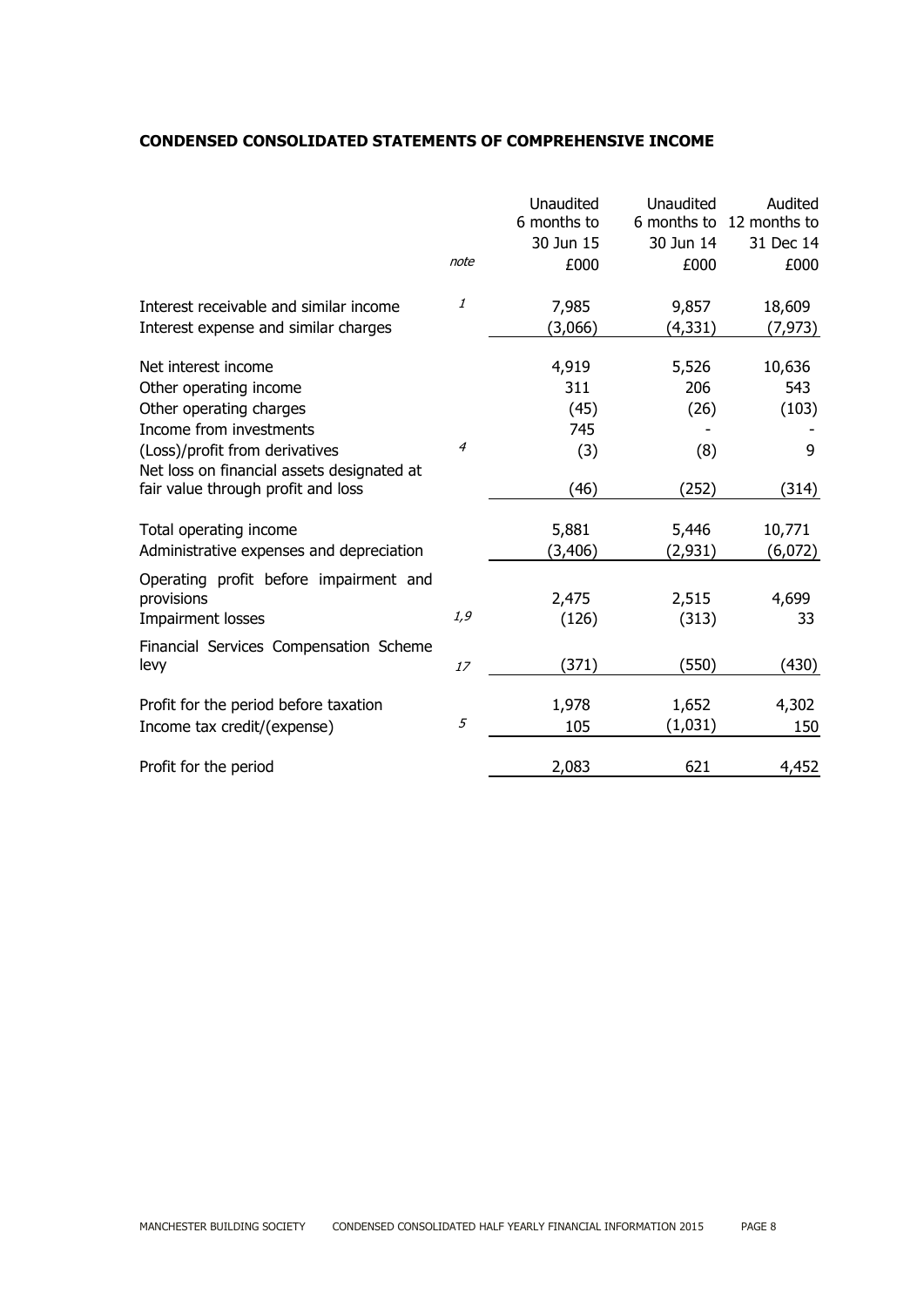# **CONDENSED CONSOLIDATED STATEMENTS OF CHANGES IN EQUITY**

# **Unaudited 6 months to 30 June 2015**

|                                                     | Retained | Subscribed |             |        |
|-----------------------------------------------------|----------|------------|-------------|--------|
|                                                     | Earnings | capital    | <b>PPDS</b> | Total  |
|                                                     | £000     | £000       | £000        | £000   |
| Balance at 1 January 2015                           | (141)    | 9,788      | 17,461      | 27,108 |
| Transactions with equity holders - interest on PIBS | (337)    |            |             | (337)  |
| Tax credit re: interest paid to PIBS holders        | 68       |            |             | 68     |
| Profit and comprehensive income for the period      | 2,083    | ٠          |             | 2,083  |
| Balance at 30 June 2015                             | 1,673    | 9,788      | 17,461      | 28,922 |

# **Unaudited 6 months to 30 June 2014**

|                                                     | Retained | Subscribed |             | Total  |
|-----------------------------------------------------|----------|------------|-------------|--------|
|                                                     | Earnings | capital    | <b>PPDS</b> |        |
|                                                     | £000     | £000       | £000        | £000   |
| Balance at 1 January 2014                           | (4,053)  | 9,788      | 17,461      | 23,196 |
| Transactions with equity holders - interest on PIBS | (337)    |            |             | (337)  |
| Tax credit re: interest paid to PIBS holders        | 67       |            |             | 67     |
| Profit and comprehensive income for the period      | 621      |            |             | 621    |
| Balance at 30 June 2014                             | (3,702)  | 9,788      | 17,461      | 23,547 |

#### **Audited 12 months to 31 December 2014**

|                                                     | Retained | Subscribed |             |        |
|-----------------------------------------------------|----------|------------|-------------|--------|
|                                                     | Earnings | capital    | <b>PPDS</b> | Total  |
|                                                     | £000     | £000       | £000        | £000   |
| Balance at 1 January 2014                           | (4,053)  | 9,788      | 17,461      | 23,196 |
| Transactions with equity holders - interest on PIBS | (675)    |            |             | (675)  |
| Tax credit re: interest paid to PIBS holders        | 135      |            |             | 135    |
| Profit and comprehensive income for the year        | 4,452    |            |             | 4,452  |
| Balance at 31 December 2014                         | (141)    | 9,788      | 17,461      | 27,108 |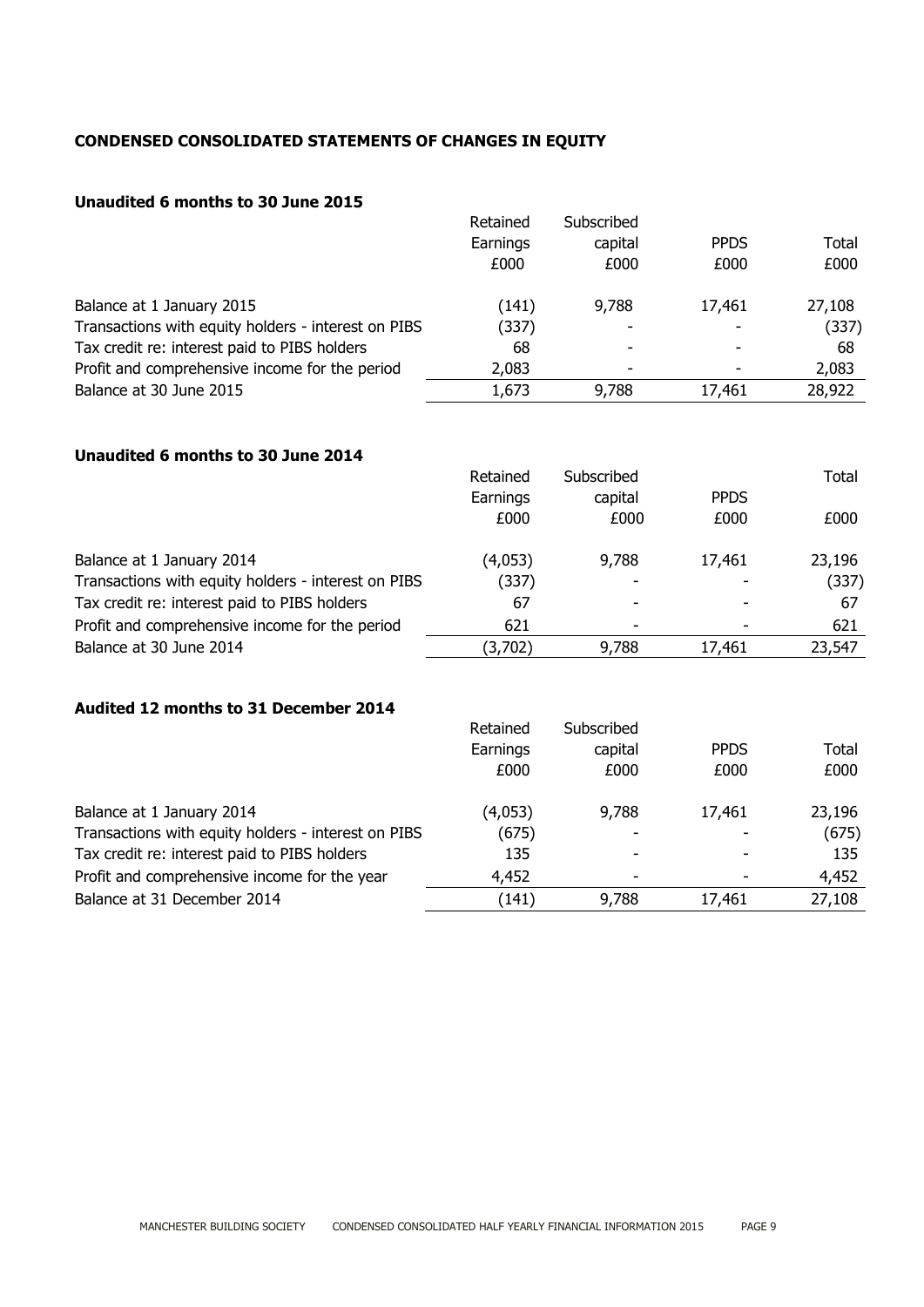## **CONDENSED CONSOLIDATED STATEMENTS OF FINANCIAL POSITION**

|                                      | note           | Unaudited<br>30 Jun 15<br>£000 | Unaudited<br>30 Jun 14<br>£000 | Audited<br>31 Dec 14<br>£000 |
|--------------------------------------|----------------|--------------------------------|--------------------------------|------------------------------|
| <b>Assets</b>                        |                |                                |                                |                              |
| Liquid assets                        | 6              | 92,675                         | 110,400                        | 104,820                      |
| Derivative financial instruments     |                | 2,969                          | 1,465                          | 2,146                        |
| Loans and advances to customers      | $\overline{z}$ | 355,638                        | 420,824                        | 387,372                      |
| Investments                          |                |                                | 250                            | 250                          |
| Property, plant and equipment        |                | 8,231                          | 8,302                          | 8,313                        |
| Current tax assets                   |                | 357                            |                                | 356                          |
| Deferred tax assets                  | <i>10</i>      | 4,715                          | 3,293                          | 4,542                        |
| Other assets                         |                | 845                            | 738                            | 948                          |
| <b>Total assets</b>                  |                | 465,430                        | 545,272                        | 508,747                      |
|                                      |                |                                |                                |                              |
|                                      |                | Unaudited                      | Unaudited                      | Audited                      |
|                                      |                | 30 Jun 15                      | 30 Jun 14                      | 31 Dec 14                    |
|                                      |                | £000                           | £000                           | £000                         |
| <b>Liabilities</b>                   |                |                                |                                |                              |
| Due to members                       |                | 348,442                        | 410,822                        | 389,475                      |
| Deposits from banks and others       | 11             | 64,668                         | 87,585                         | 68,454                       |
| Derivative financial instruments     | 12             | 153                            | 186                            |                              |
| Other liabilities and charges        | 13             | 4,045                          | 2,432                          | 3,010                        |
| Subordinated liabilities             | 14             | 14,200                         | 15,700                         | 15,700                       |
| Subscribed capital                   |                | 5,000                          | 5,000                          | 5,000                        |
| <b>Total liabilities</b>             |                | 436,508                        | 521,725                        | 481,639                      |
| <b>Equity</b>                        |                |                                |                                |                              |
| Retained earnings                    |                | 1,673                          | (3,702)                        | (141)                        |
| Subscribed capital                   | 14             | 9,788                          | 9,788                          | 9,788                        |
| Profit participating deferred shares | 15             | 17,461                         | 17,461                         | 17,461                       |
| Total equity                         |                | 28,922                         | 23,547                         | 27,108                       |
|                                      |                |                                |                                |                              |
| Total equity and liabilities         |                | 465,430                        | 545,272                        | 508,747                      |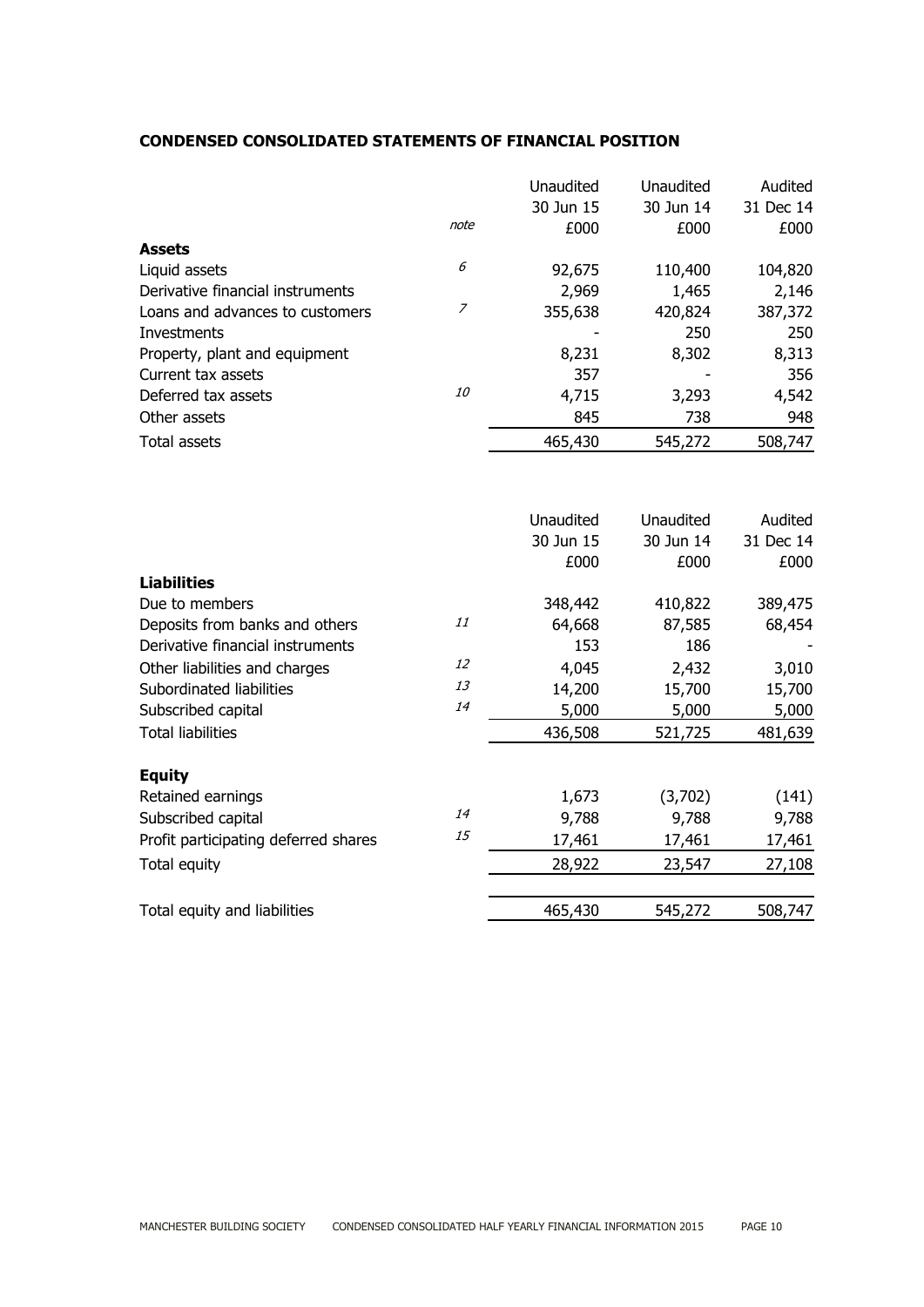# **CONDENSED CONSOLIDATED STATEMENTS OF CASH FLOWS**

| Audited<br>6 months to<br>6 months to<br>30 Jun 15<br>30 Jun 14<br>£000<br>£000 | 12 months to<br>31 Dec 14<br>£000 |
|---------------------------------------------------------------------------------|-----------------------------------|
| Net cash flows from operating activities<br>(11, 549)<br>(65, 464)              | (70, 655)                         |
| Taxation paid                                                                   |                                   |
| 15,450<br>Net cash flows from investing activities<br>15,146                    | 7,000                             |
| Net cash flows from financing activities<br>(537)<br>(337)                      | (1,071)                           |
| Net increase/(decrease) in cash and cash equivalents<br>3,364<br>(50,655)       | (64,726)                          |
|                                                                                 |                                   |
| Net increase/(decrease) in cash and cash equivalents<br>3,364<br>(50, 655)      | (64, 726)                         |
| Cash and cash equivalents at the start of the period<br>89,233<br>153,959       | 153,959                           |
| 103,304<br>Cash and cash equivalents at the end of the period<br>92,597         | 89,233                            |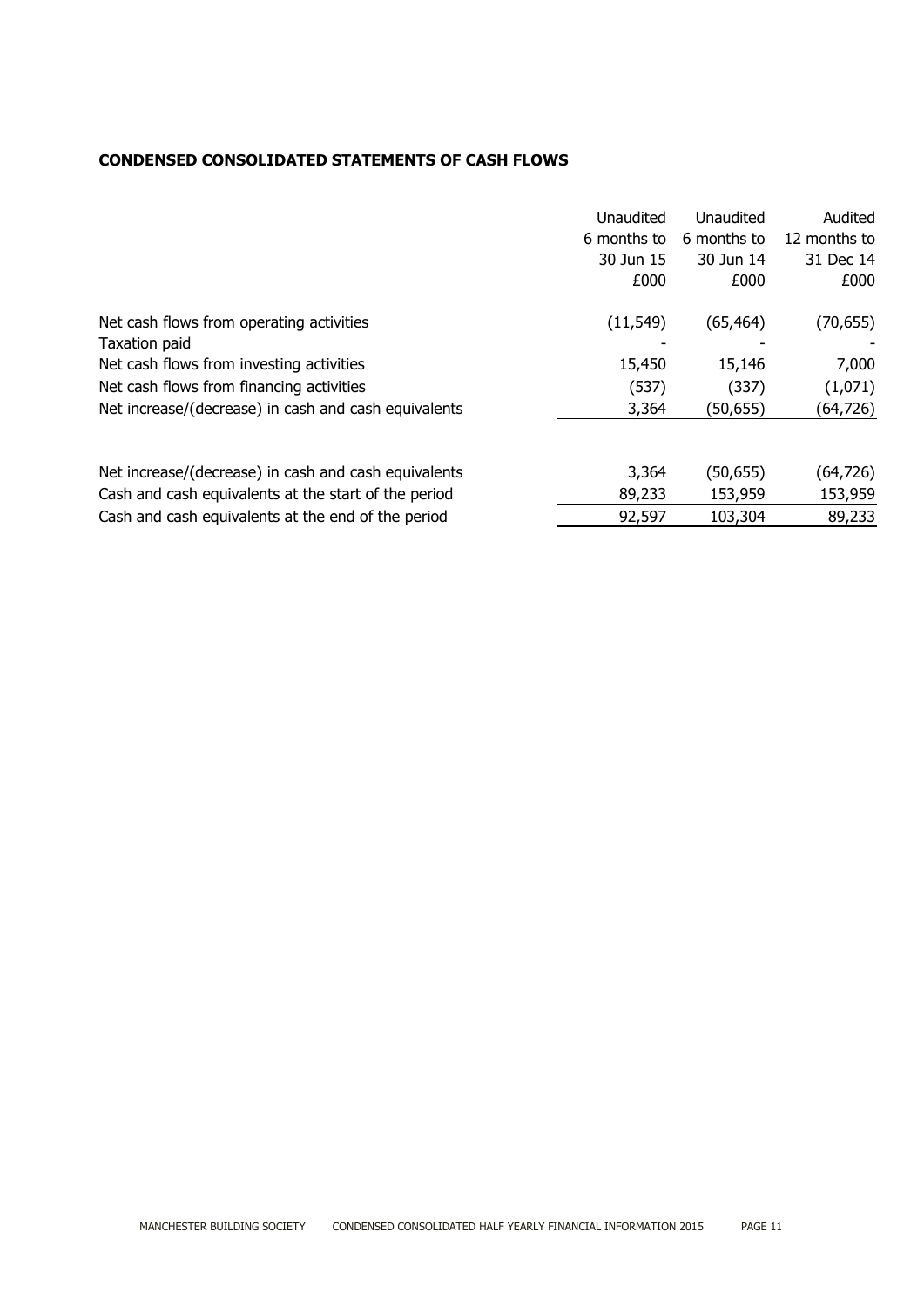#### **NOTES TO THE CONDENSED CONSOLIDATED FINANCIAL STATEMENTS**

#### **1. Basis of preparation**

The half yearly financial information for the 6 months ended 30 June 2015 has been prepared in accordance with both the Financial Conduct Authority's Disclosure and Transparency Rules and IAS 34 *Interim Financial Reporting*, as adopted by the European Union.

The half yearly financial information set out above does not constitute Accounts within the meaning of the Building Societies Act 1986.

The financial information for the 12 months to 31 December 2014 has been extracted from the 2014 Annual Report and Accounts, prepared in accordance with IFRS as adopted in the EU. In relation to these accounts, the opinion of the external auditors was unqualified and it did not include a reference to any matters to which the auditors sought to draw attention by way of emphasis without qualifying their report.

The half yearly financial information for the 6 months ended 30 June 2015 and the 6 months ended 30 June 2014 are unaudited.

During the second half of 2014 the Group changed the method by which it calculates interest receivable in respect of impaired loan assets in order to bring it into line with IAS 39. This resulted in off-setting adjustments to both interest receivable and impairment losses; there was no impact on profit before taxation. The financial information for the 6 months ended 30 June 2014 has been similarly adjusted, reducing the figures for both interest receivable and mortgage losses as previously reported for this period by £376k.

This financial information should be read in conjunction with the 2014 Annual Report and Accounts.

The half yearly financial information has been prepared consistently with the accounting policies described on pages 18 to 21 of the 2014 Annual Report and Accounts. There are no new accounting standards which have been adopted during the period; there have been some minor amendments to existing standards, but none of these have materially affected the results reported for the 6 months ended 30 June 2015.

The Group expects that the accounting policies that will be applied at the time of compiling the 2015 Annual Report and Accounts will be materially the same as for the 2014 Annual Report and Accounts.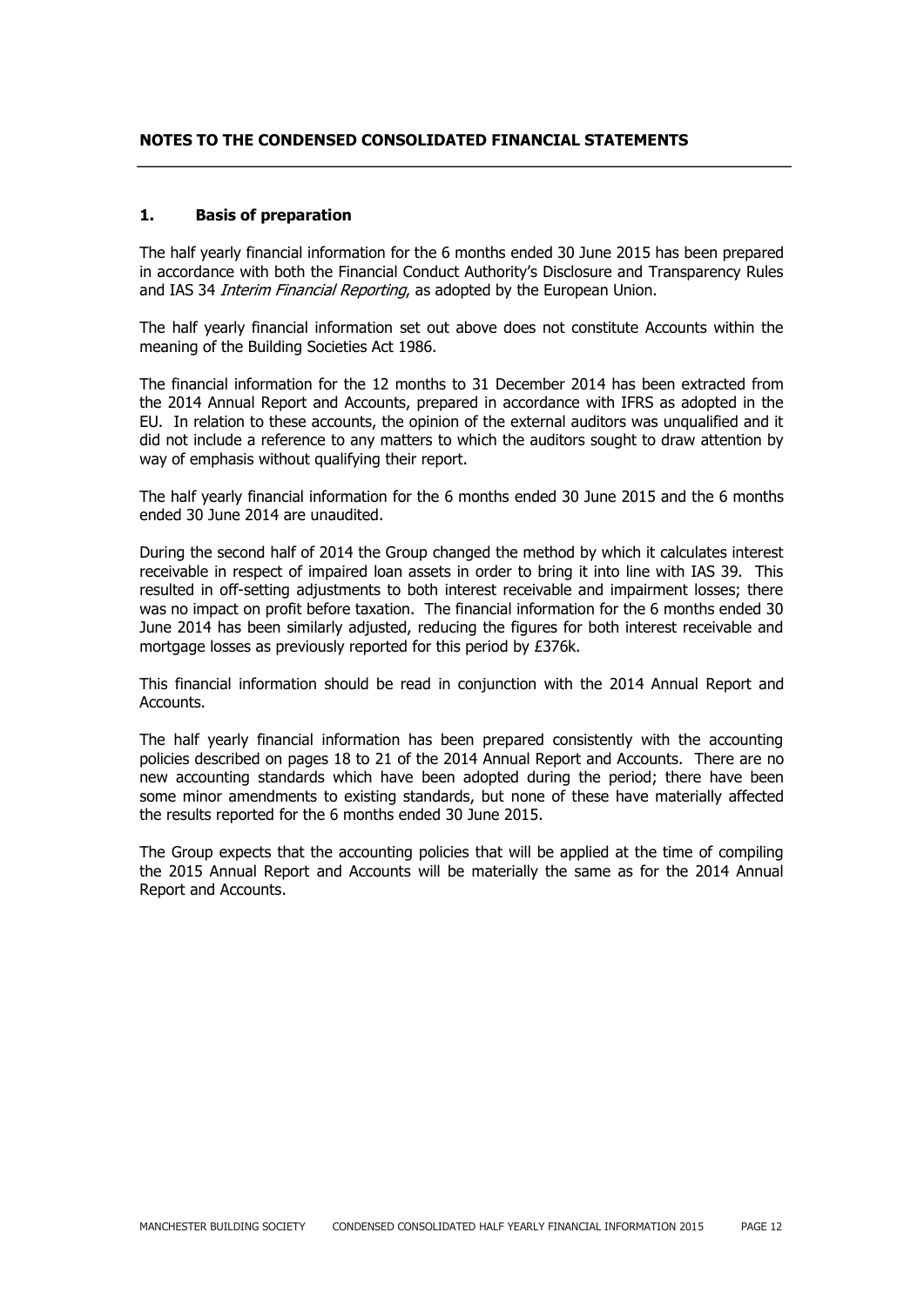#### **2. Fair values of financial assets and liabilities**

Fair value is the amount for which an asset could be exchanged, or a liability settled, between knowledgeable, willing parties in an arm's length transaction.

The following methods and assumptions have been applied in determining the fair value of the financial instruments in these reports:

- i. The fair value of the Permanent Interest Bearing Shares which are classified as liabilities (see note 13) is based on the market price for those instruments. This liability is grouped into the fair value hierarchy under level 1, as set out below.
- ii. The fair value of derivatives and investment securities are calculated by utilising internal valuation models using a discounted cash flow model based on a current yield curve appropriate for the remaining term to maturity. External market data is used within these internal valuation models. Derivatives are held for trading. Investment securities are designated at fair value through profit or loss. Movements in the valuations of derivatives and investment securities are treated as fair value through profit and loss, and these financial assets and liabilities are grouped into the fair value hierarchy under level 2, as set out below.
- iii. The fair value of loans and advances to customers at a variable rate of interest is assumed to approximate to their carrying amounts. The fair value of loans and advances at a fixed rate of interest is estimated by internal valuation models. External market data is used within these internal valuation models. These financial assets are grouped into the fair value hierarchy under level 2, as set out below.
- iv. All other financial assets and liabilities are held at amortised cost.

The Group has disclosed within these financial statements all the assets and liabilities for which fair values are required. The Board does not believe it is necessary to place a fair value on the outstanding minimal amount of assets and liabilities on which a fair value has not been placed as these predominantly attract variable rates of interest and therefore their carrying value is deemed to reflect their fair value.

The fair value measurement bases used for assets and liabilities held at fair value may be summarised as follows:

- Level 1 Quoted prices (unadjusted) in active markets for identical assets or liabilities.
- Level 2 Valuation techniques where all inputs are taken from observable market data, either directly (i.e. as prices) or indirectly (i.e. derived from prices).
- Level 3 Valuation techniques where significant inputs are not based on observable market data. None of the Groups financial assets of liabilities are valued using this technique.

A comparison between the carrying values and fair values of the Society's assets and liabilities is shown in the following table (see over).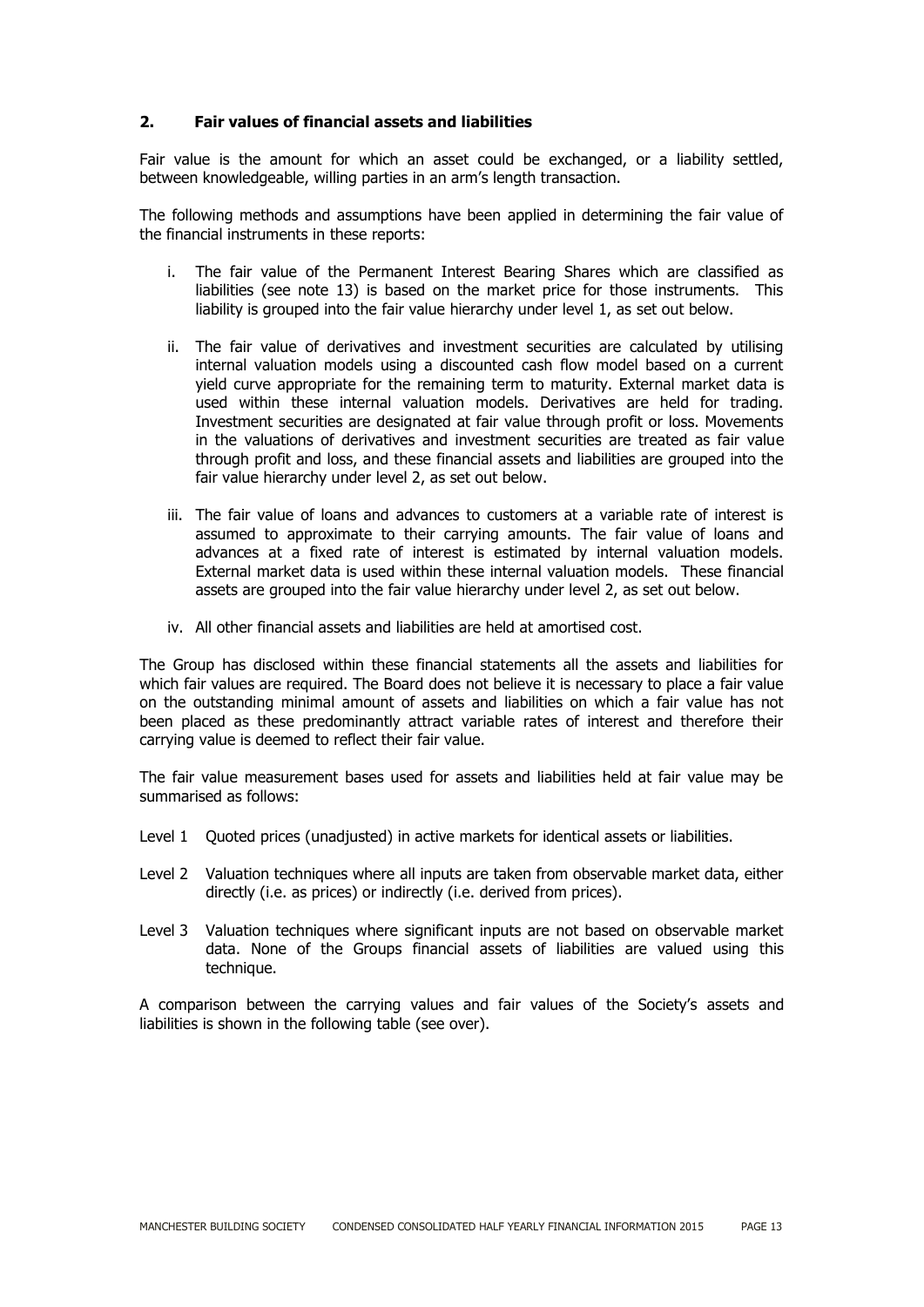|                              | 30 June 2015 |         |          | 30 June 2014 |          | 31 December 2014 |  |
|------------------------------|--------------|---------|----------|--------------|----------|------------------|--|
|                              | Carrying     | Fair    | Carrying | Fair         | Carrying | Fair             |  |
|                              | Value        | Value   | Value    | Value        | Value    | Value            |  |
|                              | £000         | £000    | £000     | £000         | £000     | £000             |  |
| <b>Financial assets</b>      |              |         |          |              |          |                  |  |
| Cash and balances with the   |              |         |          |              |          |                  |  |
| Bank of England              | 63,202       | 63,202  | 78,898   | 78,898       | 63,053   | 63,053           |  |
| Loans and advances to        | 29,395       | 29,395  | 23,872   | 23,872       | 26,206   | 26,206           |  |
| credit institutions          |              |         |          |              |          |                  |  |
| Investment securities        | 78           | 78      | 7,630    | 7,630        | 15,561   | 15,561           |  |
| Derivative financial         |              |         |          |              |          |                  |  |
| instruments                  | 2,969        | 2,969   | 1,465    | 1,465        | 2,146    | 2,146            |  |
| Loans and advances to        | 355,638      | 350,791 | 420,824  | 413,644      | 387,372  | 382,068          |  |
| customers                    |              |         |          |              |          |                  |  |
| Investments                  |              |         | 250      | 250          | 250      | 250              |  |
|                              | 451,282      | 446,435 | 532,939  | 525,759      | 494,588  | 489,284          |  |
|                              |              |         |          |              |          |                  |  |
| <b>Financial liabilities</b> |              |         |          |              |          |                  |  |
| Due to members               | 348,442      | 348,421 | 410,822  | 410,853      | 389,475  | 389,512          |  |
| Deposits from banks          | 1,507        | 1,507   | 2,506    | 2,506        | 1,508    | 1,508            |  |
| Other deposits               | 63,161       | 63,161  | 85,079   | 85,079       | 66,946   | 66,946           |  |
| Derivative financial         |              |         |          |              |          |                  |  |
| instruments                  | 153          | 153     | 186      | 186          |          |                  |  |
| Other borrowed funds         | 14,200       | 14,200  | 15,700   | 15,700       | 15,700   | 15,700           |  |
| Subscribed capital           | 5,000        | 5,937   | 5,000    | 5,200        | 5,000    | 6,000            |  |
|                              | 432,463      | 433,379 | 519,293  | 519,524      | 478,629  | 479,666          |  |

## **3. Segmental information**

The Group's results are predominantly derived from the Society's principal operations. The Group's other income streams are not sufficiently material to require segmental reporting.

## **4. (Loss)/profit from derivatives**

|                                    | Unaudited<br>6 months to<br>30 Jun 15<br>£000 | Unaudited<br>30 Jun 14<br>£000 | Audited<br>6 months to 12 months to<br>31 Dec 14<br>£000 |
|------------------------------------|-----------------------------------------------|--------------------------------|----------------------------------------------------------|
| Fair value movement of derivatives |                                               | 81                             | q                                                        |
| (Loss)/profit                      |                                               | '8'                            | q                                                        |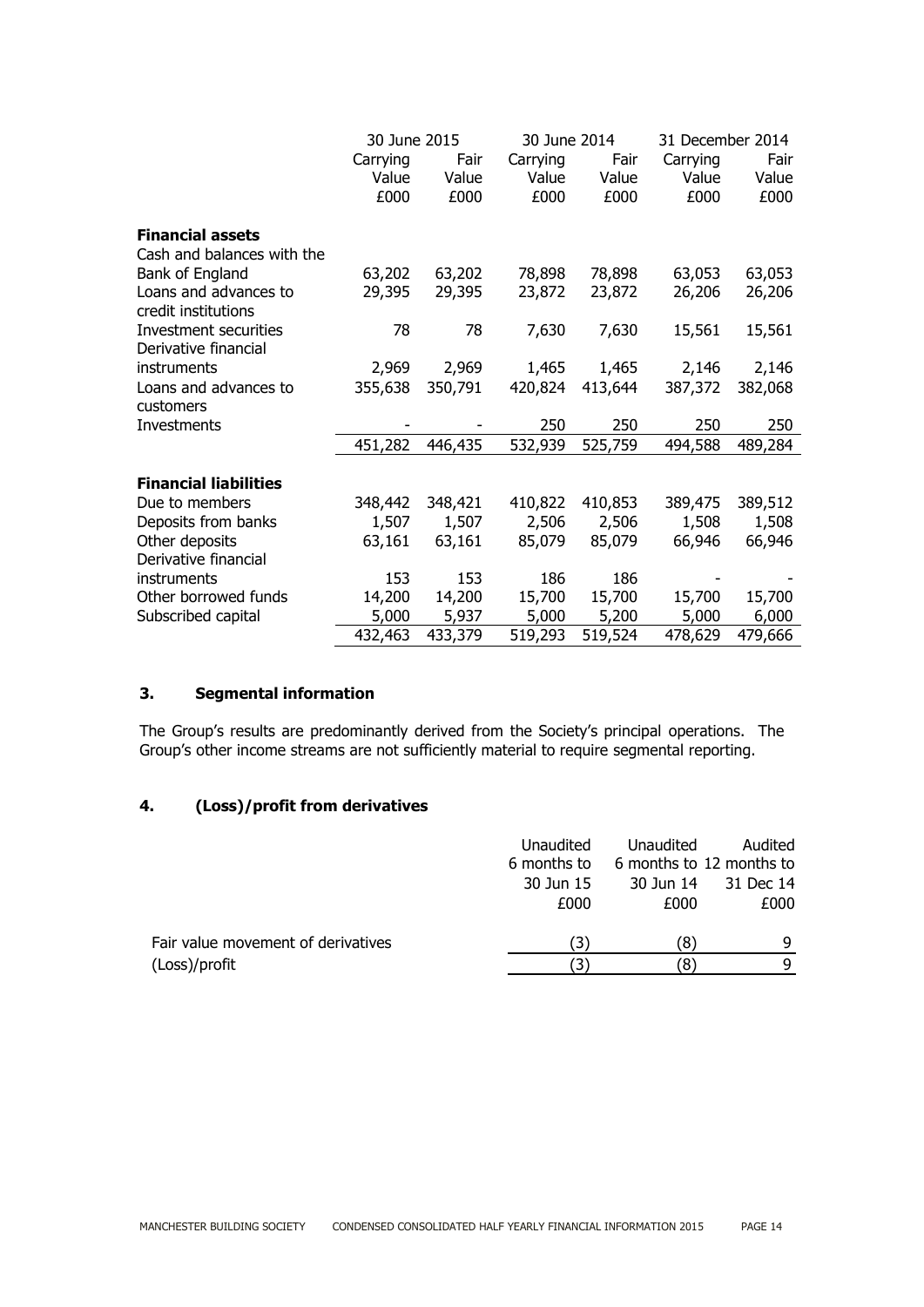#### **5. Income tax**

|                                                       | Unaudited<br>30 Jun 15 | Unaudited<br>30 Jun 14 | Audited<br>31 Dec 14 |
|-------------------------------------------------------|------------------------|------------------------|----------------------|
|                                                       | £000                   | £000                   | £000                 |
|                                                       |                        |                        |                      |
| Results for the year before tax                       | 1,978                  | 1,652                  | 4,302                |
| Tax rate                                              | 20.25%                 | 21.50%                 | 21.50%               |
|                                                       |                        |                        |                      |
| Expected tax expense                                  | 401                    | 355                    | 925                  |
| Adjustments for non-deductible items                  | 14                     | 14                     | 28                   |
| Non-taxable profit on disposal of shares              | (151)                  |                        |                      |
| Deferred tax movement closing rate / average rate     |                        |                        |                      |
| difference                                            | (1)                    | (20)                   | (67)                 |
| (Increase) / reduction in deferred tax asset          |                        |                        |                      |
| recognised                                            | (173)                  | 682                    | (1,269)              |
| Current period timing difference                      | (195)                  |                        |                      |
| Adjustment in respect of prior years $-$ deferred tax |                        |                        | 233                  |
| Actual tax (credit) / expense                         | (105)                  | 1,031                  | (150)                |

## **6. Liquid assets**

|                                            | Unaudited | Unaudited | Audited   |
|--------------------------------------------|-----------|-----------|-----------|
|                                            | 30 Jun 15 | 30 Jun 14 | 31 Dec 14 |
|                                            | £000      | £000      | £000      |
| Cash and balances with the Bank of England | 63,202    | 78,900    | 63,053    |
| Loans and advances to credit institutions  | 29,395    | 23,870    | 26,206    |
| Investment securities                      | 78        | 7,630     | 15,561    |
|                                            | 92,675    | 110,400   | 104,820   |

## **7. Loans and advances to customers**

|                                       | Unaudited | Unaudited | Audited   |
|---------------------------------------|-----------|-----------|-----------|
|                                       | 30 Jun 15 | 30 Jun 14 | 31 Dec 14 |
|                                       | £000      | £000      | £000      |
| Fully secured on residential property | 324,760   | 385,381   | 354,437   |
| Fully secured on land                 | 29,301    | 33,599    | 31,278    |
| Other loans                           | 1,577     | 1,844     | 1,657     |
|                                       | 355,638   | 420,824   | 387,372   |

#### **8. Investments**

During April 2015 the Society completed the sale of its shareholding in New Life Home Finance Limited to Legal and General Group plc for consideration of £995k. The profit on sale is shown under 'income from investments' on the income statement.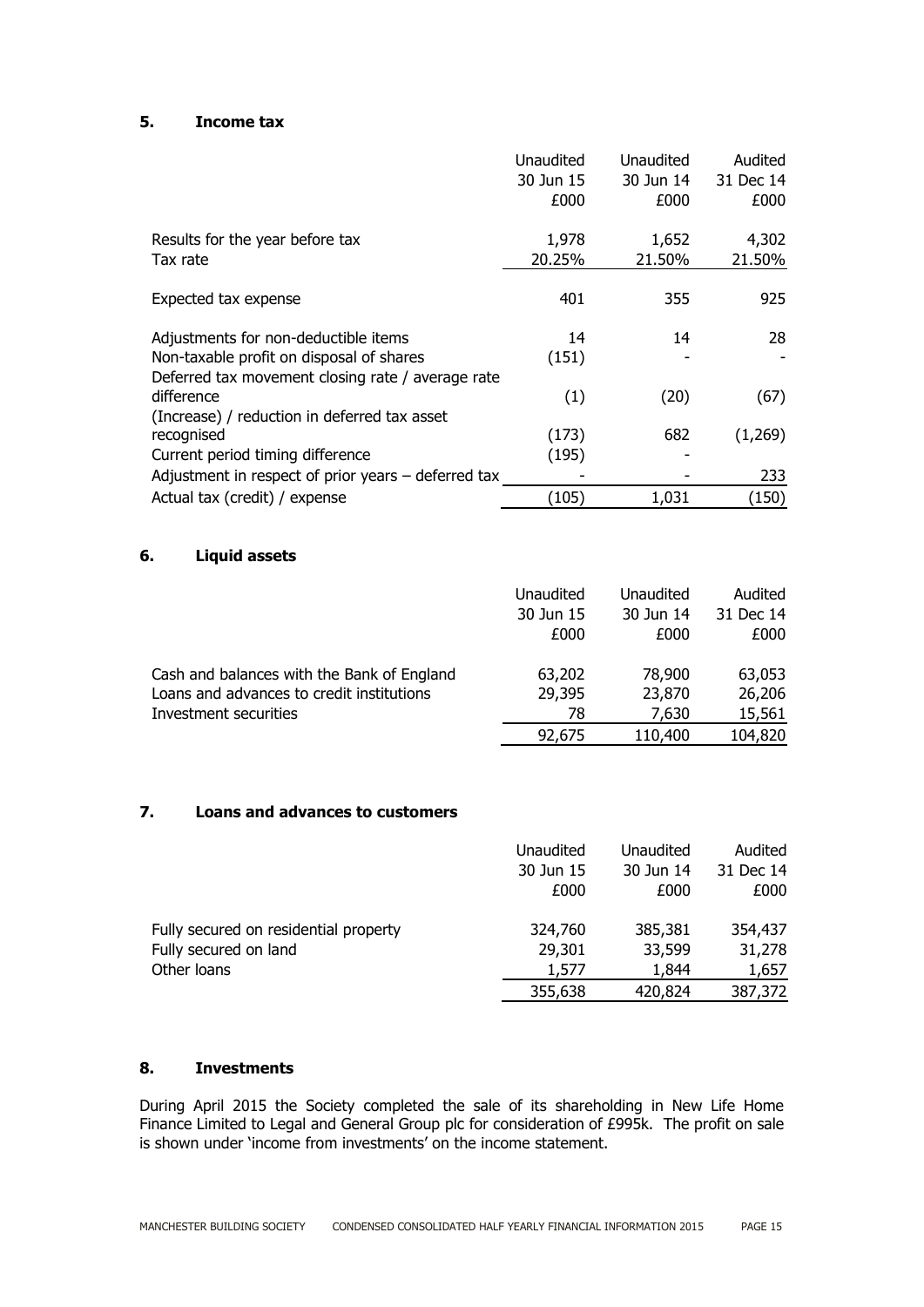# **9. Impairment losses**

|                                                                                                              | Unaudited<br>30 Jun 15<br>£000 | Unaudited<br>30 Jun 14<br>£000 | Audited<br>31 Dec 14<br>£000 |
|--------------------------------------------------------------------------------------------------------------|--------------------------------|--------------------------------|------------------------------|
| Impairment charge/(credit) for the period                                                                    | 126                            | 313                            | (33)                         |
| Impairment provision at the end of the period:<br>Loans fully secured on residential property<br>Other loans | 14,453<br>3,158                | 15,506<br>2,702                | 14,601<br>3,188              |
| Total                                                                                                        | 17,611                         | 18,208                         | 17,789                       |

# **10. Deferred tax assets**

|                                             | Unaudited | Unaudited | Audited   |
|---------------------------------------------|-----------|-----------|-----------|
|                                             | 30 Jun 15 | 30 Jun 14 | 31 Dec 14 |
|                                             | £000      | £000      | £000      |
|                                             |           |           |           |
| Tax losses                                  | 613       | 871       | 349       |
| Deferred<br>tax<br>timina<br>movement<br>on |           |           |           |
| differences on derivative contracts         | 4,118     | 2,444     | 4,236     |
| Other provisions                            | (16)      | (22)      | (43)      |
|                                             | 4,715     | 3,293     | 4,542     |

# **11. Deposits from banks and others**

|                     | Unaudited | <b>Unaudited</b> | Audited   |
|---------------------|-----------|------------------|-----------|
|                     | 30 Jun 15 | 30 Jun 14        | 31 Dec 14 |
|                     | £000      | £000             | £000      |
| Deposits from banks | 1,507     | 2,506            | 1,508     |
| Other deposits      | 63,161    | 85,079           | 66,946    |
|                     | 64,668    | 87,585           | 68,454    |

# **12. Other liabilities and charges**

|                         | Unaudited | <b>Unaudited</b> | Audited   |
|-------------------------|-----------|------------------|-----------|
|                         | 30 Jun 15 | 30 Jun 14        | 31 Dec 14 |
|                         | £000      | £000             | £000      |
| FSCS Levy (see Note 17) | 585       | 825              | 214       |
| Other liabilities       | 3,460     | 1,607            | 2,796     |
| Total                   | 4,045     | 2,432            | 3,010     |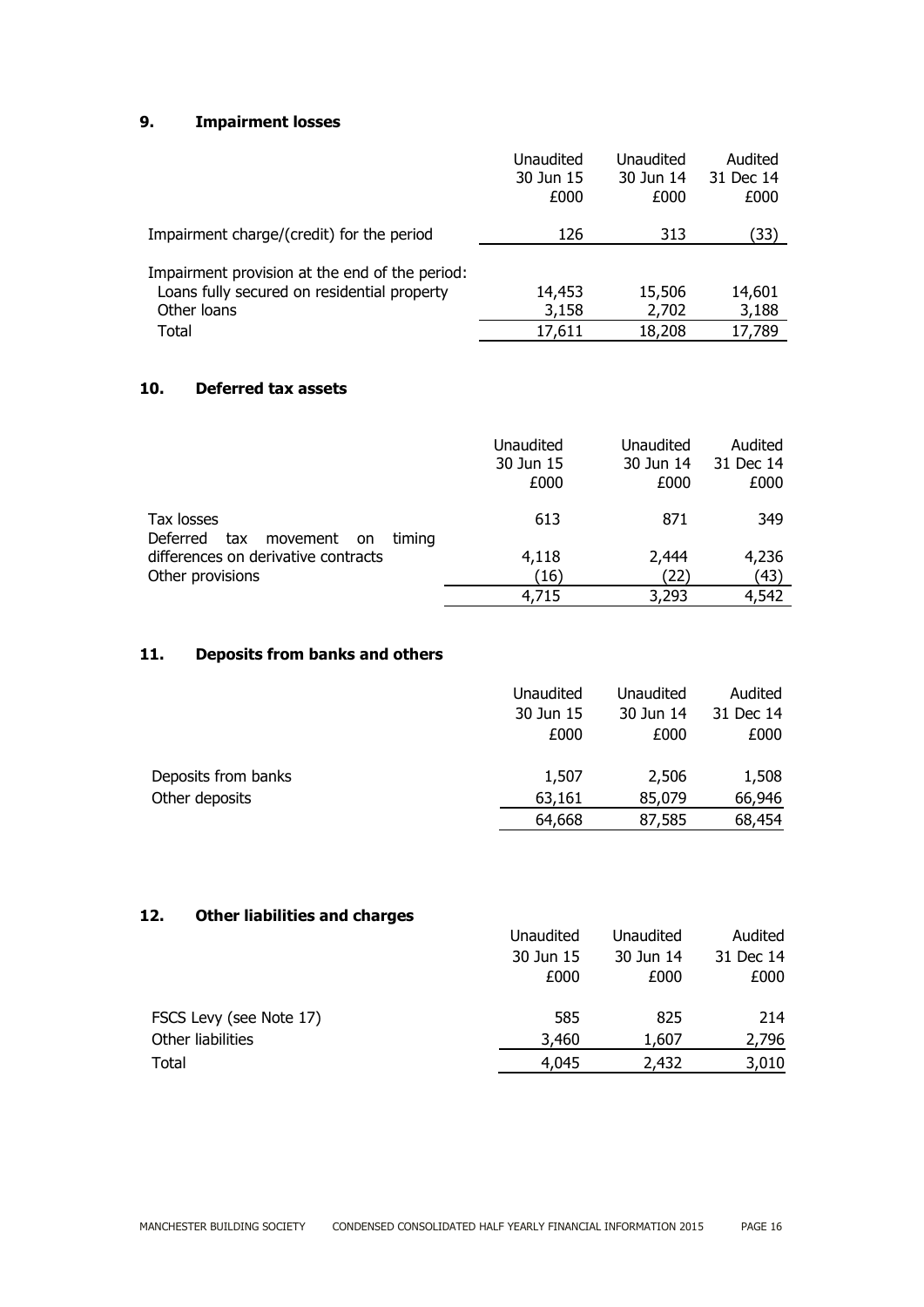# **13. Subordinated liabilities**

|                                                      | Unaudited | Unaudited | Audited   |
|------------------------------------------------------|-----------|-----------|-----------|
|                                                      | 30 Jun 15 | 30 Jun 14 | 31 Dec 14 |
|                                                      | £000      | £000      | £000      |
|                                                      |           |           |           |
| Loan (repay 2015) interest: 7.362% (note)            |           | 1,500     | 1,500     |
| Loan (repay 2022) interest: 3 month LIBOR $+ 1.75\%$ | 5,000     | 5,000     | 5,000     |
| Loan (repay 2023) interest: $3$ month LIBOR + 2.45%  | 4,200     | 4,200     | 4,200     |
| Loan (repay 2032) interest: 6.7%                     | 5,000     | 5,000     | 5,000     |
|                                                      | 14,200    | 15,700    | 15,700    |

Note: the subordinated loan which paid a fixed interest rate of 7.362% was repaid in March 2015.

# **14. Subscribed capital**

The Society has two tranches of PIBS in issue. The first tranche was issued in 1999 and is remunerated at 8.00% and the other was issued in 2005 and is remunerated at 6.75%. The two tranches are accounted for differently as they are subject to differing legal arrangements. Both tranches of PIBS are unsecured and rank pari passu with each other. In priority terms, the PIBS holders rank behind the Society's depositing members, its wholesale counterparties and all subordinated note holders.

| Classified as a liability:              | Unaudited | Unaudited | Audited   |
|-----------------------------------------|-----------|-----------|-----------|
|                                         | 30 Jun 15 | 30 Jun 14 | 31 Dec 14 |
|                                         | £000      | £000      | £000      |
| 8.00% Permanent Interest Bearing Shares | 5,000     | 5,000     | 5,000     |
| Total                                   | 5,000     | 5,000     | 5,000     |

Classified as equity:

|                                         | Unaudited | Unaudited | Audited   |
|-----------------------------------------|-----------|-----------|-----------|
|                                         | 30 Jun 15 | 30 Jun 14 | 31 Dec 14 |
|                                         | £000      | £000      | £000      |
| 6.75% Permanent Interest Bearing Shares | 9,788     | 9,788     | 9,788     |
| Total                                   | 9,788     | 9,788     | 9,788     |

#### **15. Profit Participating Deferred Shares**

|                                     | Unaudited | Unaudited | Audited   |
|-------------------------------------|-----------|-----------|-----------|
|                                     | 30 Jun 15 | 30 Jun 14 | 31 Dec 14 |
|                                     | £000      | £000      | £000      |
| Nominal value $-$ proceeds received | 18,000    | 18,000    | 18,000    |
| Less: issue costs                   | (539)     | (539)     | (539)     |
| Total                               | 17,461    | 17,461    | 17,461    |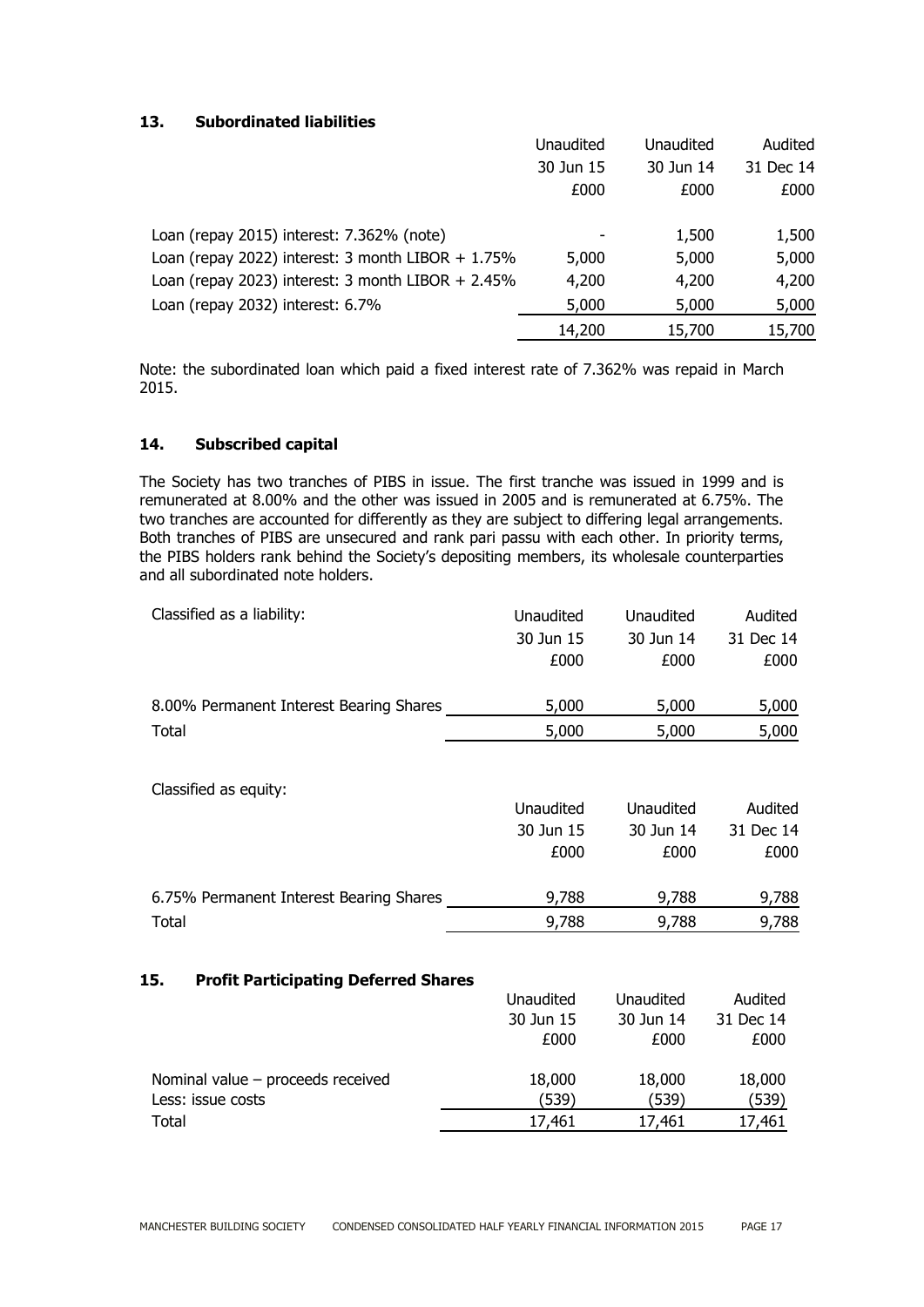The shares were issued in April 2013, are unsecured and rank pari passu with any other deferred shares comprising Core Equity Tier 1 Capital issued or to be issued by the Society and rank behind any other deferred shares of the Society in issue not comprising Core Equity Tier 1 Capital, including the Society's 1999 and 2005 PIBS.

The PPDS holders rank behind the Society's depositing members, its wholesale counterparties and all subordinated note holders.

The terms of the PPDS allow the Board, at its sole discretion, to declare a dividend of up to 30% of the Society's post tax profits. Dividends are non-cumulative.

#### **16. Capital**

|                                      | Transitional | Transitional | Transitional  |
|--------------------------------------|--------------|--------------|---------------|
|                                      | unaudited    | unaudited    | audited       |
|                                      | 6 months to  | 6 months to  | 12 months to  |
|                                      | 30 Jun 15    | 30 Jun 14    | 31 Dec 14     |
|                                      | £000         | £000         | £000          |
| <b>Tier 1 Capital</b>                |              |              |               |
| Common Equity Tier 1 Capital (CET 1) |              |              |               |
| <b>Retained Earnings</b>             | 754          | (1, 374)     | 754           |
| Profit Participating Deferred Shares | 17,461       | 17,461       | 17,461        |
| Deductions from CET 1                | (2,755)      | (1,703)      | (3,030)       |
| Total CET 1 Capital                  | 15,460       | 14,384       | 15,185        |
| Other Tier 1 Capital                 |              |              |               |
| Permanent Interest Bearing Shares    | 10,352       | 11,831       | <u>11,831</u> |
| <b>Total Tier 1 Capital</b>          | 25,812       | 26,215       | 27,016        |
| <b>Tier 2 Capital</b>                |              |              |               |
| Subordinated Debt                    | 12,700       | 12,360       | 13,255        |
| <b>Collective Provision</b>          | 2,612        | 3,016        | 2,850         |
| Permanent Interest Bearing Shares    | 4,436        |              | 2,958         |
| Restriction on Tier 2 Capital        | (389)        |              |               |
| <b>Total Tier 2 Capital</b>          | 19,359       | 15,376       | 19,063        |
| <b>Total Regulatory Capital</b>      | 45,171       | 41,591       | 46,079        |
| <b>Risk Weighted Assets</b>          | 208,927      | 241,218      | 228,027       |

On 1 January 2014 the Basel II regulation, under which capital calculations were previously based, was replaced by the CRD IV regulation. This has introduced a number of changes to the capital framework which impact how our capital is calculated.

In particular, the extent to which remunerated capital instruments may be included within regulatory capital has changed. For the Group, the impact is that certain elements that were previously included within its regulatory capital, being PIBS and certain tranches of subordinated debt, are now amortised over a 10 year period. Additionally, deferred tax assets arising from losses are deducted from regulatory capital.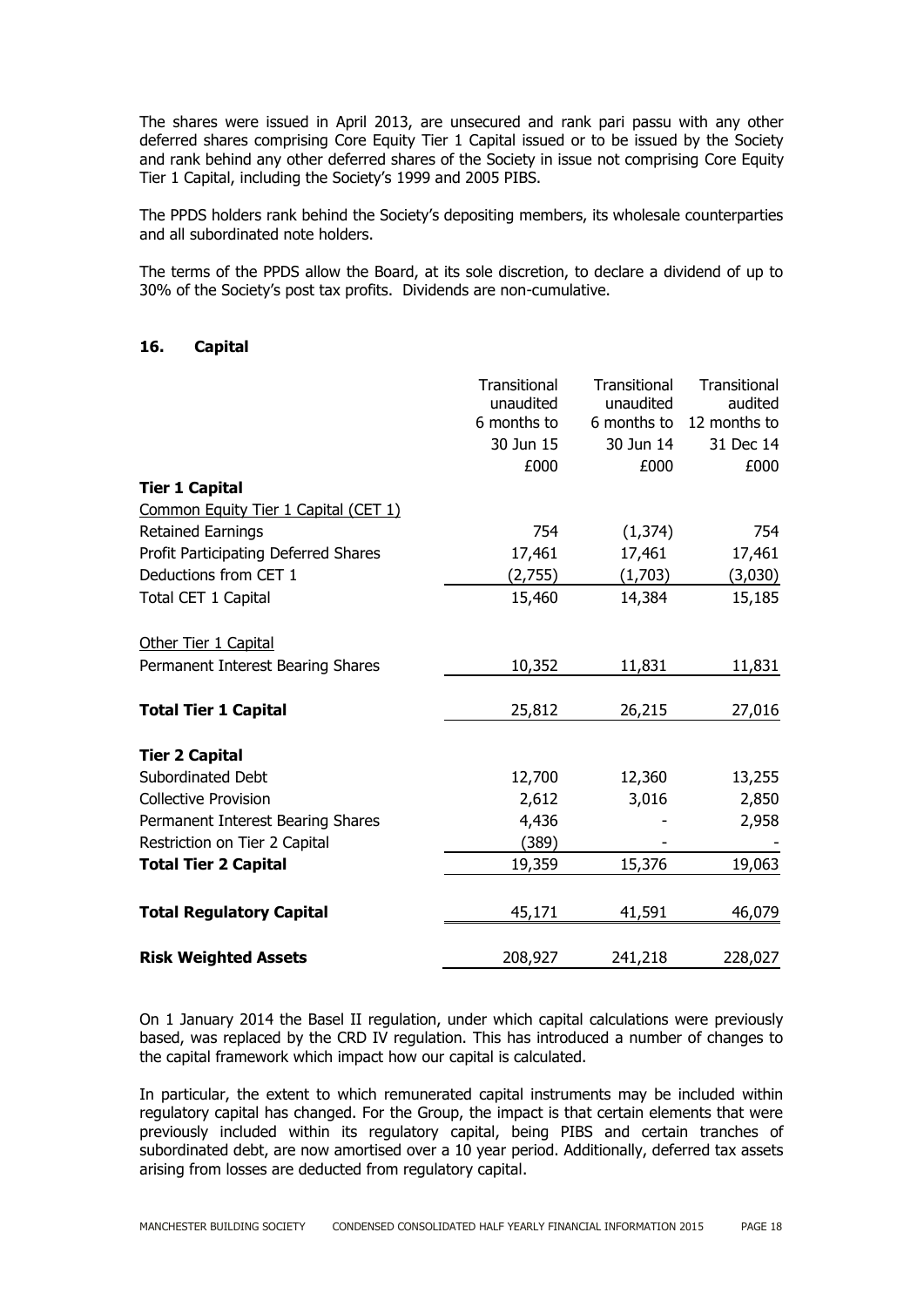The Capital calculations shown above are based on the new regulations and are presented on the transitional basis, recognising the amortisation profile.

Additional new rules came into effect on 1 January 2015. The Society held sufficient capital in tier 1 and tier 2 to meet all of the new requirements save for one. The requirement that was not met compares the Society's CET1 capital to the overall capital that the PRA requires the Society to hold; as a result of the mix of the Society's capital it fell marginally short of this requirement. The Board's financial projections indicate that this position will correct itself during 2015.

#### **17. Financial Services Compensation Scheme**

|                                            | Unaudited   | Unaudited | Audited                  |
|--------------------------------------------|-------------|-----------|--------------------------|
|                                            | 6 months to |           | 6 months to 12 months to |
|                                            | 30 Jun 15   | 30 Jun 14 | 31 Dec 14                |
| FSCS Provision for liabilities and charges | £000        | £000      | £000                     |
| At start of period                         | 214         | 275       | 275                      |
| Charge for the period                      | 371         | 550       | 430                      |
| Provision utilised                         |             |           | (491)                    |
| At end of period                           | 585         | 825       | 214                      |
|                                            |             |           |                          |

The Society's provision for FSCS charges arises from its operation as a UK deposit taker. During 2013 the FSCS announced that there was likely to be a shortfall in their overall level of recoverability; it indicated that it would levy this shortfall on deposit-taking institutions over the next three years. The provision at the end of 2014 includes the expected management expenses levy for the FSCS scheme year 2014/2015. The shortfall capital levy for the FSCS scheme year 2013/2014, was received during 2014 and recognised as a charge in the Statement of Comprehensive Income for 2014. No provision is made for scheme years beyond these periods. The levy is paid during Q3 each year and the Society does not expect to recover any sums paid.

## **18. Related party transactions**

The Group is controlled by Manchester Building Society and consists of the Society and its two wholly owned subsidiaries: MBS (Mortgages) Ltd and MBS (Property) Ltd. The Society continued to provide loan funding to its subsidiaries during the half year ended 30 June 2015 in a manner similar to that disclosed in the 2014 Annual Report and Accounts. Accordingly, transactions with related parties are entered into in the normal course of business; related party transactions for the half year to 30 June 2015 are similar in nature to those for the year ended 31 December 2014.

The key management personnel remain unaltered from those disclosed at 31 December 2014 save for Messrs Gee and Smith, who resigned from the Board on 31 March 2015 and 29 April 2015 respectively; and Mr Honeyborne, whose contract came to an end on 31 May 2015.

#### **19. Financial commitments and contingencies**

There is no material change to Group's financial commitments or its contingent liabilities from the position reported in the 2014 Annual Report and Accounts